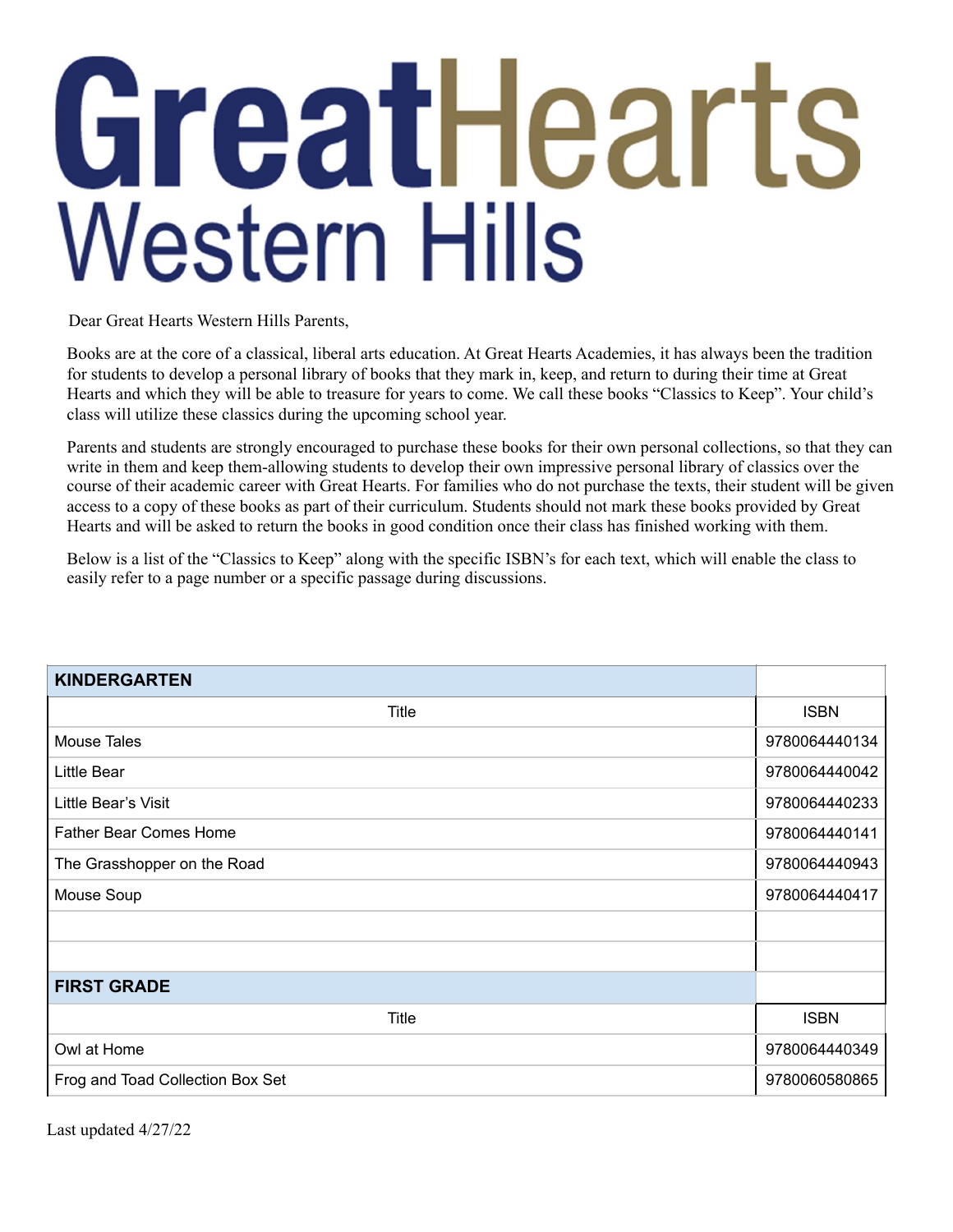| A Bargain for Frances                          | 9780064440011 |
|------------------------------------------------|---------------|
| Sam the Minuteman                              | 9780064441070 |
| My Father's Dragon                             | 9780679889113 |
| <b>SECOND GRADE</b>                            |               |
| Title                                          | <b>ISBN</b>   |
| Charlotte's Web                                | 9780064400558 |
| The Borrowers                                  | 9780152047375 |
| Sarah, Plain and Tall 30th Anniversary Edition | 9780062399526 |
| Little House in the Big Woods                  | 9780064400015 |
| The Courage of Sarah Noble                     | 9780689715402 |
| The Boxcar Children                            | 9780807508527 |
| <b>Cricket in Times Square</b>                 | 9780312380038 |

## **\*\*\* IMPORTANT NOTE**: The book titled *Harp and Laurel Wreath* is only required for grades 3rd-6th and will be used throughout those grades. Please purchase this book just once for your scholar, not every year.

| <b>THIRD GRADE</b>                                  |               |
|-----------------------------------------------------|---------------|
| Title                                               | <b>ISBN</b>   |
| Little House on the Prairie                         | 9780064400022 |
| Pinocchio (Collodi)                                 | 9781463714413 |
| The Jungle Book                                     | 9780486410241 |
| The Lion, the Witch and the Wardrobe                | 9780064471046 |
| The Real Thief                                      | 9780312371456 |
| The Trumpet of the Swan                             | 9780064408677 |
| The Little Prince                                   | 9780156012195 |
| Harp and Laurel Wreath                              | 9781586176914 |
|                                                     |               |
| <b>FOURTH GRADE</b>                                 |               |
| <b>Title</b>                                        | <b>ISBN</b>   |
| King Arthur                                         | 9780486421803 |
| The Adventures of Robin Hood (Roger Lancelyn Green) | 9780141329383 |
| Prince Caspian (Not the Movie Version)              | 9780064471053 |
| Carry on, Mr. Bowditch                              | 9780618250745 |
| The Princess and the Goblin (Puffin Classics)       | 9780141332482 |

Last updated 4/27/22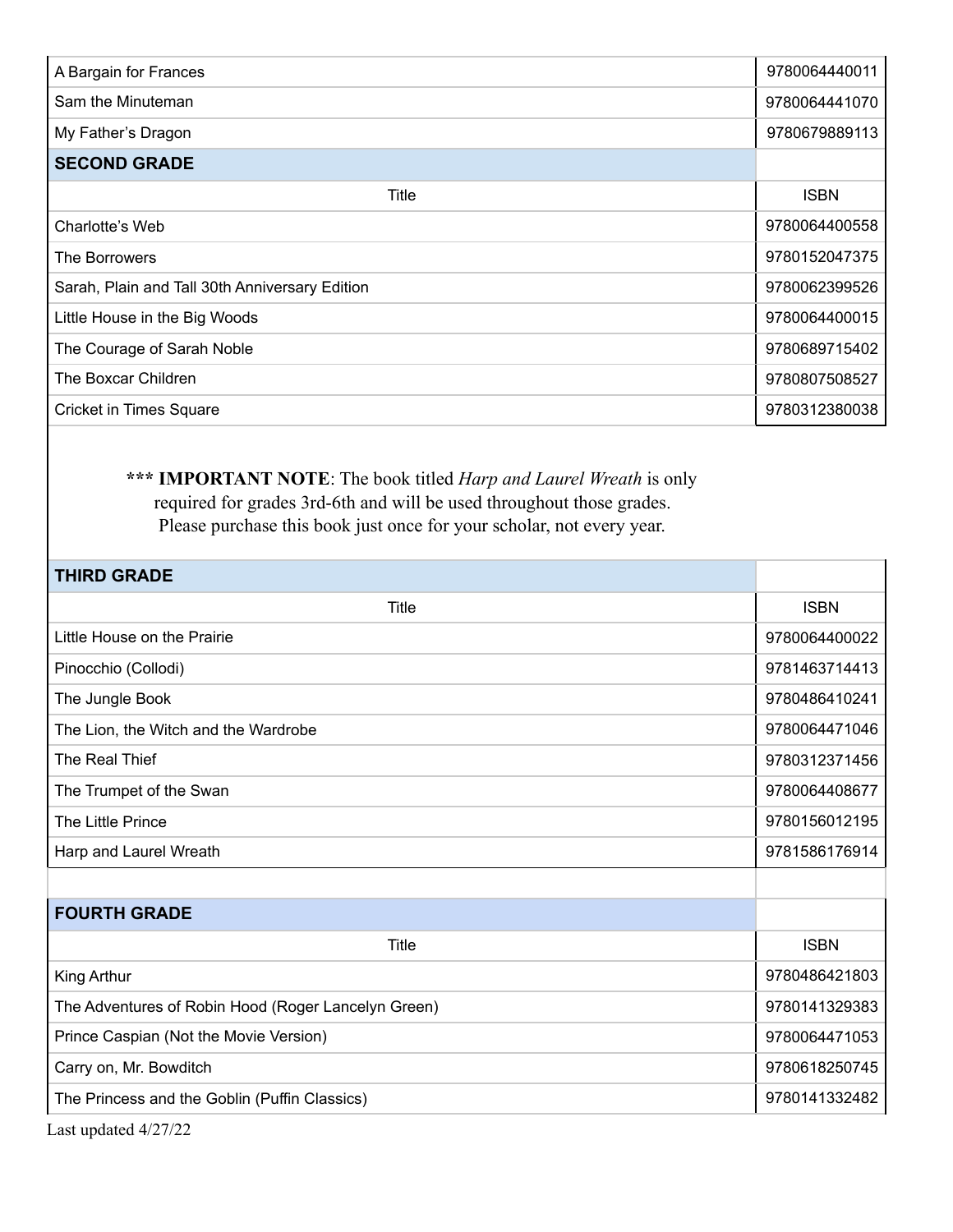| Wizard of Oz                                   | 9780143106630 |
|------------------------------------------------|---------------|
| Harp and Laurel Wreath                         | 9781586176914 |
|                                                |               |
| <b>FIFTH GRADE</b>                             |               |
| Title                                          | <b>ISBN</b>   |
| The Secret Garden                              | 9780064401883 |
| Where the Red Fern Grows                       | 9780440412670 |
| <b>Across Five Aprils</b>                      | 9780425182789 |
| The Phantom Tollbooth                          | 9780394820378 |
| Voyage of the Dawn Treader (not movie edition) | 9780064471077 |
| <b>Sherlock Holmes</b>                         | 9781420952728 |
| Harp and Laurel Wreath                         | 9781586176914 |
|                                                |               |
| <b>SIXTH GRADE</b>                             |               |
| <b>Title</b>                                   | <b>ISBN</b>   |
| A Christmas Carol                              | 9780486268651 |
| The Adventures of Tom Sawyer                   | 9780141321103 |
| The Hobbit                                     | 9780345339683 |
| Anne of Green Gables                           | 9781442490000 |
| The Wind in the Willows                        | 9780143039099 |
| Harp and Laurel Wreath                         | 9781586176914 |
| The Magician's Nephew                          | 9780064405058 |
|                                                |               |
| <b>SEVENTH GRADE</b>                           |               |
| <b>Title</b>                                   | <b>ISBN</b>   |
| Call of the Wild                               | 9780451531346 |
| Julius Caesar                                  | 9780743482745 |
| The Pearl                                      | 9780140177374 |
| Fahrenheit 451                                 | 9781451673319 |
| The Silver Chair                               | 9780064471091 |
| The Strange Case of Dr. Jekyll and Mr. Hyde    | 9780199536221 |
| The Miracle Worker                             | 9781416590842 |
|                                                |               |